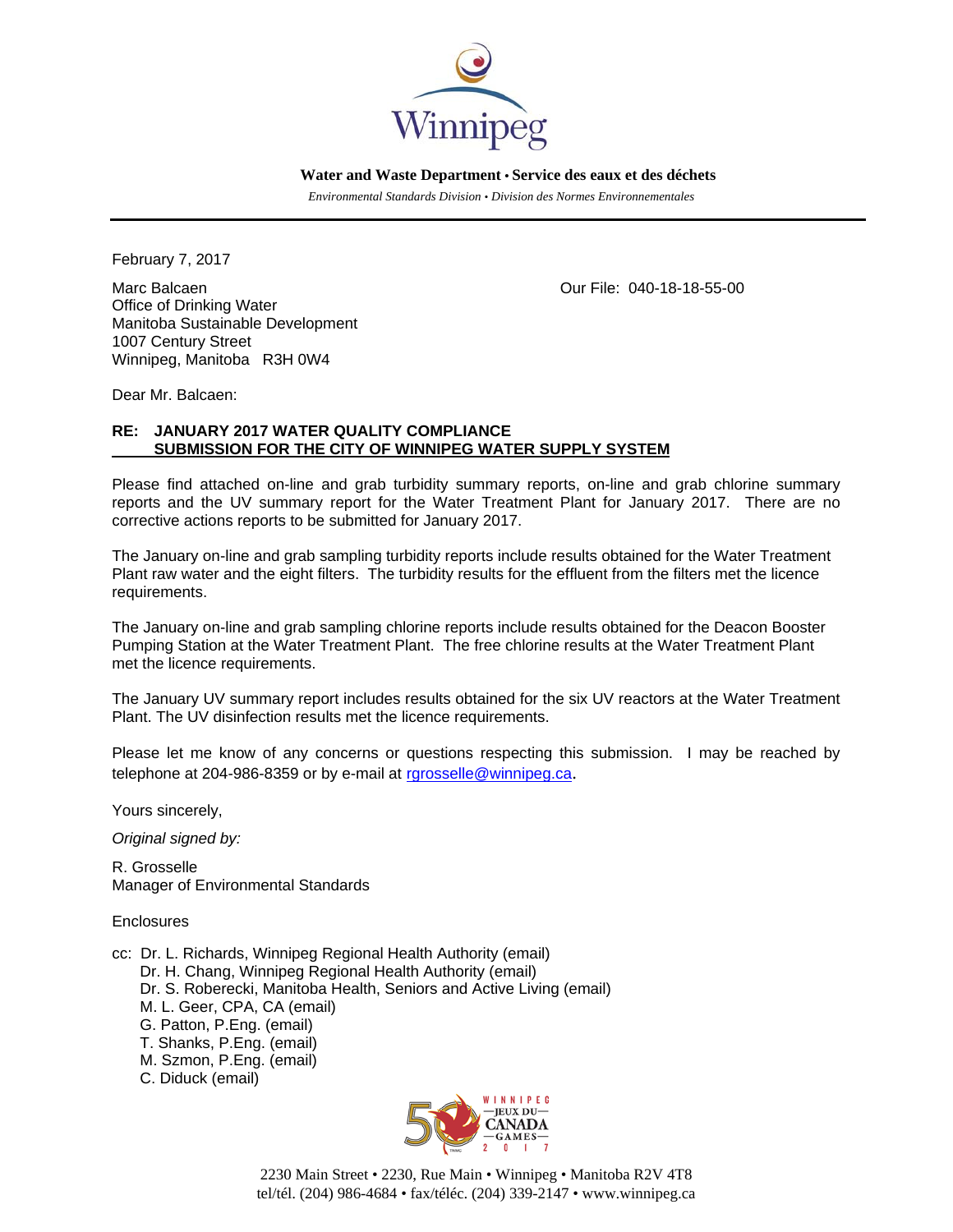

# **CITY OF WINNIPEG**

## WATER AND WASTE DEPARTMENT

WATER SERVICES

#### Water System Code: **252.00** Licence Number: **PWS-09-412-01**

| WATER TREATMENT PLANT TURBIDITY ON-LINE MONITORING REPORT |  |  |  |
|-----------------------------------------------------------|--|--|--|
|                                                           |  |  |  |

|                                                                                                  | January 2017 Turbidity (NTU) |           |              |      |              |           |             |           |              |           |              |           |              |      |              |      |              |
|--------------------------------------------------------------------------------------------------|------------------------------|-----------|--------------|------|--------------|-----------|-------------|-----------|--------------|-----------|--------------|-----------|--------------|------|--------------|------|--------------|
|                                                                                                  | Raw                          | Filter #1 |              |      | Filter #2    | Filter #3 |             | Filter #4 |              | Filter #5 |              | Filter #6 |              |      | Filter #7    |      | Filter #8    |
| Date                                                                                             | Avg                          | Avg       | Max          | Avg  | Max          | Avg       | Max         | Avg       | Max          | Avg       | Max          | Avg       | Max          | Avg  | Max          | Avg  | Max          |
| 1/01/2017                                                                                        | 0.66                         | 0.02      | 0.06         | 0.06 | 0.11         | 0.00      | 0.03        | 0.02      | 0.02         | 0.01      | 0.05         | 0.01      | 0.06         | 0.01 | 0.06         | 0.00 | 0.01         |
| 2/01/2017                                                                                        | 0.65                         | 0.02      | 0.03         | 0.05 | 0.13         | 0.00      | 0.05        | 0.01      | 0.05         | 0.01      | 0.03         | 0.01      | 0.08         | 0.02 | 0.05         | 0.01 | 0.03         |
| 3/01/2017                                                                                        | 0.64                         | 0.03      | 0.09         | 0.07 | 0.09         | 0.00      | 0.00        | 0.01      | 0.08         | 0.03      | 0.07         | 0.01      | 0.03         | 0.02 | 0.08         | 0.00 | 0.04         |
| 4/01/2017                                                                                        | 0.62                         | 0.01      | 0.04         | 0.05 | 0.13         | 0.00      | 0.00        | 0.02      | 0.02         | 0.01      | 0.03         | 0.01      | 0.09         | 0.00 | 0.03         | 0.01 | 0.01         |
| 5/01/2017                                                                                        | 0.62                         | 0.01      | 0.02         | 0.04 | 0.09         | 0.00      | 0.00        | 0.01      | 0.03         | 0.00      | 0.02         | 0.00      | 0.03         | 0.01 | 0.03         | 0.00 | 0.01         |
| 6/01/2017                                                                                        | 0.61                         | 0.01      | 0.03         | 0.06 | 0.07         | 0.00      | 0.00        | 0.01      | 0.02         | 0.01      | 0.04         | 0.01      | 0.01         | 0.01 | 0.03         | 0.00 | 0.01         |
| 7/01/2017                                                                                        | 0.61                         | 0.01      | 0.02         | 0.04 | 0.09         | 0.00      | 0.00        | 0.02      | 0.03         | 0.00      | 0.03         | 0.01      | 0.03         | 0.01 | 0.01         | 0.01 | 0.01         |
| 8/01/2017                                                                                        | 0.61                         | 0.01      | 0.03         | 0.04 | 0.09         | 0.00      | 0.00        | 0.01      | 0.03         | 0.01      | 0.03         | 0.00      | 0.03         | 0.01 | 0.05         | 0.00 | 0.01         |
| 9/01/2017                                                                                        | 0.61                         | 0.01      | 0.05         | 0.06 | 0.08         | 0.00      | 0.00        | 0.01      | 0.02         | 0.00      | 0.02         | 0.01      | 0.01         | 0.01 | 0.03         | 0.00 | 0.01         |
| 10/01/2017                                                                                       | 0.59                         | 0.01      | 0.04         | 0.04 | 0.10         | 0.00      | 0.02        | 0.02      | 0.02         | 0.01      | 0.05         | 0.01      | 0.02         | 0.01 | 0.02         | 0.01 | 0.01         |
| 11/01/2017                                                                                       | 0.58                         | 0.02      | 0.03         | 0.04 | 0.09         | 0.00      | 0.00        | 0.01      | 0.04         | 0.01      | 0.02         | 0.01      | 0.03         | 0.02 | 0.04         | 0.00 | 0.01         |
| 12/01/2017                                                                                       | 0.68                         | 0.01      | 0.04         | 0.06 | 0.09         | 0.00      | 0.01        | 0.01      | 0.02         | 0.01      | 0.03         | 0.01      | 0.01         | 0.01 | 0.06         | 0.00 | 0.01         |
| 13/01/2017                                                                                       | 0.59                         | 0.01      | 0.02         | 0.04 | 0.09         | 0.00      | 0.02        | 0.01      | 0.03         | 0.01      | 0.04         | 0.01      | 0.04         | 0.02 | 0.04         | 0.01 | 0.01         |
| 14/01/2017                                                                                       | 0.57                         | 0.01      | 0.02         | 0.05 | 0.07         | 0.00      | 0.00        | 0.01      | 0.04         | 0.01      | 0.03         | 0.01      | 0.05         | 0.02 | 0.06         | 0.00 | 0.01         |
| 15/01/2017                                                                                       | 0.56                         | 0.01      | 0.02         | 0.05 | 0.09         | 0.00      | 0.04        | 0.02      | 0.02         | 0.01      | 0.05         | 0.01      | 0.02         | 0.02 | 0.06         | 0.00 | 0.01         |
| 16/01/2017                                                                                       | 0.55                         | 0.01      | 0.01         | 0.04 | 0.08         | 0.00      | 0.04        | 0.01      | 0.04         | 0.01      | 0.03         | 0.01      | 0.05         | 0.03 | 0.05         | 0.01 | 0.01         |
| 17/01/2017                                                                                       | 0.56                         | 0.01      | 0.02         | 0.05 | 0.06         | 0.00      | 0.01        | 0.01      | 0.04         | 0.01      | 0.03         | 0.01      | 0.01         | 0.02 | 0.05         | 0.00 | 0.01         |
| 18/01/2017                                                                                       | 0.59                         | 0.01      | 0.02         | 0.05 | 0.09         | 0.01      | 0.06        | 0.02      | 0.02         | 0.01      | 0.05         | 0.01      | 0.05         | 0.02 | 0.07         | 0.01 | 0.01         |
| 19/01/2017                                                                                       | 0.57                         | 0.01      | 0.01         | 0.04 | 0.09         | 0.00      | 0.06        | 0.01      | 0.05         | 0.01      | 0.03         | 0.01      | 0.05         | 0.03 | 0.05         | 0.01 | 0.01         |
| 20/01/2017                                                                                       | 0.56                         | 0.02      | 0.07         | 0.03 | 0.07         | 0.01      | 0.04        | 0.01      | 0.03         | 0.01      | 0.04         | 0.01      | 0.03         | 0.01 | 0.03         | 0.00 | 0.01         |
| 21/01/2017                                                                                       | 0.57                         | 0.01      | 0.02         | 0.01 | 0.04         | 0.00      | 0.00        | 0.02      | 0.02         | 0.00      | 0.03         | 0.01      | 0.05         | 0.01 | 0.01         | 0.01 | 0.01         |
| 22/01/2017                                                                                       | 0.57                         | 0.02      | 0.05         | 0.01 | 0.02         | 0.00      | 0.00        | 0.01      | 0.03         | 0.01      | 0.02         | 0.01      | 0.05         | 0.01 | 0.02         | 0.00 | 0.01         |
| 23/01/2017                                                                                       | 0.57                         | 0.01      | 0.04         | 0.01 | 0.04         | 0.00      | 0.00        | 0.01      | 0.02         | 0.00      | 0.05         | 0.01      | 0.02         | 0.00 | 0.02         | 0.00 | 0.01         |
| 24/01/2017                                                                                       | 0.57                         | 0.01      | 0.03         | 0.01 | 0.04         | 0.00      | 0.00        | 0.01      | 0.03         | 0.00      | 0.02         | 0.01      | 0.04         | 0.01 | 0.01         | 0.01 | 0.01         |
| 25/01/2017                                                                                       | 0.57                         | 0.02      | 0.04         | 0.01 | 0.02         | 0.00      | 0.00        | 0.01      | 0.02         | 0.00      | 0.02         | 0.01      | 0.04         | 0.00 | 0.02         | 0.00 | 0.01         |
| 26/01/2017                                                                                       | 0.56                         | 0.02      | 0.06         | 0.02 | 0.16         | 0.00      | 0.00        | 0.01      | 0.02         | 0.00      | 0.02         | 0.01      | 0.02         | 0.00 | 0.01         | 0.00 | 0.01         |
| 27/01/2017                                                                                       | 0.56                         | 0.01      | 0.03         | 0.01 | 0.04         | 0.00      | 0.00        | 0.01      | 0.03         | 0.00      | 0.01         | 0.01      | 0.03         | 0.01 | 0.01         | 0.01 | 0.01         |
| 28/01/2017                                                                                       | 0.55                         | 0.02      | 0.05         | 0.01 | 0.03         | 0.00      | 0.00        | 0.01      | 0.02         | 0.00      | 0.01         | 0.01      | 0.03         | 0.00 | 0.02         | 0.00 | 0.01         |
| 29/01/2017                                                                                       | 0.56                         | 0.02      | 0.05         | 0.02 | 0.05         | 0.00      | 0.01        | 0.01      | 0.02         | 0.01      | 0.03         | 0.01      | 0.02         | 0.00 | 0.03         | 0.00 | 0.01         |
| 30/01/2017                                                                                       | 0.55                         | 0.02      | 0.04         | 0.02 | 0.06         | 0.00      | 0.02        | 0.01      | 0.04         | 0.00      | 0.01         | 0.01      | 0.05         | 0.01 | 0.01         | 0.01 | 0.01         |
| 31/01/2017                                                                                       | 0.56                         | 0.03      | 0.06         | 0.02 | 0.04         | 0.00      | 0.00        | 0.01      | 0.04         | 0.01      | 0.03         | 0.01      | 0.05         | 0.00 | 0.03         | 0.00 | 0.08         |
| Total Number of Measurements Taken, A:                                                           |                              |           | 14084        |      | 10951        |           | 6647        |           | 10291        |           | 14601        |           | 14415        |      | 12955        |      | 14308        |
| Turbidity Standard for Monitoring Location (NTU):<br>Number of Measurements Meeting Standard, B: |                              |           | 0.3<br>14084 |      | 0.3<br>10951 |           | 0.3<br>6647 |           | 0.3<br>10291 |           | 0.3<br>14601 |           | 0.3<br>14415 |      | 0.3<br>12955 |      | 0.3<br>14308 |
| Compliance with Turbidity Standard, C = B/A X 100%:                                              |                              | 100.000%  |              |      | 100.000%     |           | 100.000%    |           | 100.000%     |           | 100.000%     |           | 100.000%     |      | 100.000%     |      | 100.000%     |
|                                                                                                  |                              |           |              |      |              |           |             |           |              |           |              |           |              |      |              |      |              |

File Path: N:\Water Treatment Branch\Administration\Reports\Regulatory Submissions\Turbidity\2017\01-January

**S**

Signature: Original signed by D. Merredew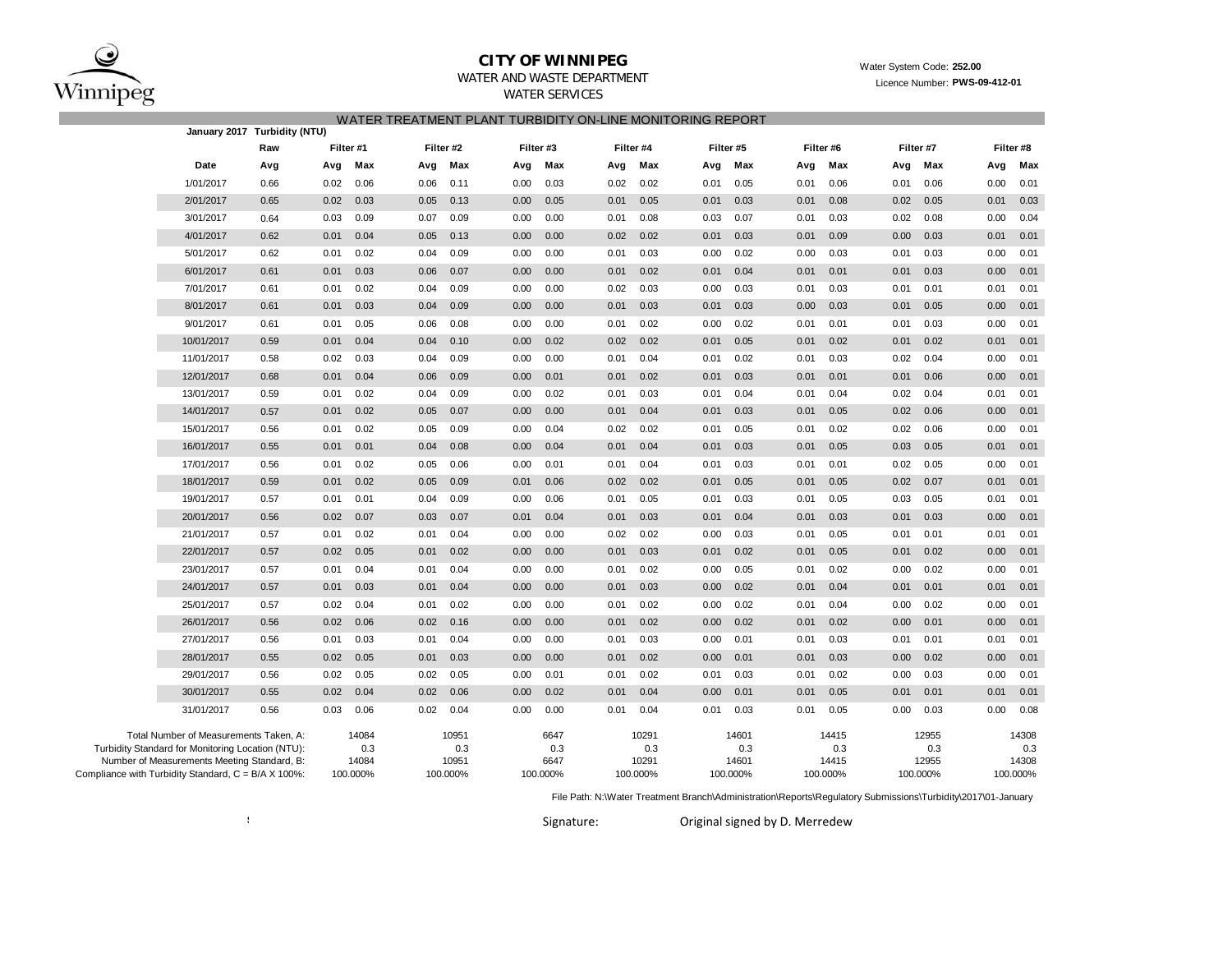

#### CITY OF WINNIPEG WATER AND WASTE DEPARTMENT ENVIRONMENTAL STANDARDS DIVISION

### **WATER TREATMENT PLANT TURBIDITY GRAB MONITORING REPORT**

| Water System Code: 252.00                          |           |                  |           |           |           |                     |           |                     |           | <b>Turbidity (NTU)</b> |           |           |           |                     |           |                     |           |           |
|----------------------------------------------------|-----------|------------------|-----------|-----------|-----------|---------------------|-----------|---------------------|-----------|------------------------|-----------|-----------|-----------|---------------------|-----------|---------------------|-----------|-----------|
| Licence No. PWS-09-412-01                          |           |                  |           |           |           |                     |           |                     |           |                        |           |           |           |                     |           |                     |           |           |
| <b>Date</b>                                        |           | <b>Raw Water</b> |           | Filter 1  |           | Filter <sub>2</sub> |           | Filter <sub>3</sub> |           | Filter 4               |           | Filter 5  |           | Filter <sub>6</sub> |           | Filter <sub>7</sub> |           | Filter 8  |
|                                                    | Grab      | Analyser         | Grab      | Analyser  | Grab      | Analyser            | Grab      | Analyser            | Grab      | Analyser               | Grab      | Analyser  | Grab      | Analyser            | Grab      | Analyser            | Grab      | Analyser  |
| 01-Jan-2017                                        | <b>NS</b> | <b>NS</b>        | <b>NS</b> | <b>NS</b> | <b>NS</b> | <b>NS</b>           | <b>NS</b> | <b>NS</b>           | <b>NS</b> | <b>NS</b>              | <b>NS</b> | <b>NS</b> | <b>NS</b> | <b>NS</b>           | <b>NS</b> | <b>NS</b>           | <b>NS</b> | <b>NS</b> |
| 02-Jan-2017                                        | <b>NS</b> | <b>NS</b>        | <b>NS</b> | <b>NS</b> | <b>NS</b> | <b>NS</b>           | <b>NS</b> | <b>NS</b>           | <b>NS</b> | <b>NS</b>              | <b>NS</b> | <b>NS</b> | <b>NS</b> | <b>NS</b>           | <b>NS</b> | <b>NS</b>           | <b>NS</b> | <b>NS</b> |
| 03-Jan-2017                                        | 0.57      | 0.63             | 0.10      | 0.03      | 0.10      | 0.08                | 0.10      | < 0.02              | 0.08      | < 0.02                 | 0.09      | 0.02      | 0.10      | <0.02               | 0.12      | 0.04                | 0.14      | 0.03      |
| 04-Jan-2017                                        | 0.51      | 0.61             | 0.06      | < 0.02    | 0.06      | 0.06                | 0.09      | < 0.02              | 0.06      | < 0.02                 | 0.09      | 0.02      | 0.07      | <0.02               | 0.06      | <0.02               | 0.05      | <0.02     |
| 05-Jan-2017                                        | 0.53      | 0.59             | 0.07      | < 0.02    | 0.06      | 0.06                | 0.07      | < 0.02              | 0.06      | < 0.02                 | 0.07      | < 0.02    | 0.09      | 0.02                | 0.08      | <0.02               | 0.07      | <0.02     |
| 06-Jan-2017                                        | 0.52      | 0.63             | 0.07      | < 0.02    | 0.06      | 0.06                | 0.07      | < 0.02              | 0.06      | < 0.02                 | 0.08      | < 0.02    | 0.08      | <0.02               | 0.07      | <0.02               | 0.08      | <0.02     |
| 07-Jan-2017                                        | <b>NS</b> | <b>NS</b>        | <b>NS</b> | <b>NS</b> | <b>NS</b> | <b>NS</b>           | <b>NS</b> | <b>NS</b>           | <b>NS</b> | <b>NS</b>              | <b>NS</b> | <b>NS</b> | <b>NS</b> | <b>NS</b>           | <b>NS</b> | <b>NS</b>           | <b>NS</b> | <b>NS</b> |
| 08-Jan-2017                                        | <b>NS</b> | <b>NS</b>        | <b>NS</b> | <b>NS</b> | <b>NS</b> | <b>NS</b>           | <b>NS</b> | <b>NS</b>           | <b>NS</b> | <b>NS</b>              | <b>NS</b> | <b>NS</b> | <b>NS</b> | <b>NS</b>           | <b>NS</b> | <b>NS</b>           | <b>NS</b> | <b>NS</b> |
| 09-Jan-2017                                        | 0.55      | 0.59             | 0.09      | < 0.02    | 0.06      | 0.06                | 0.06      | < 0.02              | 0.06      | <0.02                  | 0.06      | < 0.02    | 0.07      | <0.02               | 0.07      | <0.02               | 0.06      | <0.02     |
| 10-Jan-2017                                        | 0.47      | 0.59             | 0.08      | < 0.02    | 0.09      | 0.08                | 0.09      | < 0.02              | 0.08      | <0.02                  | O/L       | O/L       | 0.09      | <0.02               | 0.06      | <0.02               | 0.06      | <0.02     |
| 11-Jan-2017                                        | 0.52      | 0.56             | 0.06      | < 0.02    | O/L       | O/L                 | 0.06      | < 0.02              | 0.10      | <0.02                  | 0.06      | < 0.02    | O/L       | O/L                 | 0.07      | <0.02               | 0.07      | <0.02     |
| 12-Jan-2017                                        | 0.70      | 1.01             | 0.06      | < 0.02    | 0.06      | 0.06                | 0.07      | < 0.02              | 0.07      | < 0.02                 | 0.07      | < 0.02    | 0.07      | <0.02               | O/L       | O/L                 | 0.06      | <0.02     |
| 13-Jan-2017                                        | 0.59      | 0.57             | 0.06      | < 0.02    | 0.07      | 0.07                | O/L       | O/L                 | 0.06      | < 0.02                 | 0.06      | < 0.02    | 0.10      | <0.02               | 0.06      | <0.02               | 0.07      | <0.02     |
| 14-Jan-2017                                        | <b>NS</b> | <b>NS</b>        | <b>NS</b> | <b>NS</b> | <b>NS</b> | <b>NS</b>           | <b>NS</b> | <b>NS</b>           | <b>NS</b> | <b>NS</b>              | <b>NS</b> | <b>NS</b> | <b>NS</b> | <b>NS</b>           | <b>NS</b> | <b>NS</b>           | <b>NS</b> | <b>NS</b> |
| 15-Jan-2017                                        | <b>NS</b> | <b>NS</b>        | <b>NS</b> | <b>NS</b> | <b>NS</b> | <b>NS</b>           | <b>NS</b> | <b>NS</b>           | <b>NS</b> | <b>NS</b>              | <b>NS</b> | <b>NS</b> | <b>NS</b> | <b>NS</b>           | <b>NS</b> | <b>NS</b>           | <b>NS</b> | <b>NS</b> |
| 16-Jan-2017                                        | 0.54      | 0.53             | 0.06      | < 0.02    | O/L       | O/L                 | 0.06      | < 0.02              | 0.10      | < 0.02                 | 0.06      | < 0.02    | 0.08      | <0.02               | 0.07      | 0.02                | 0.08      | <0.02     |
| 17-Jan-2017                                        | 0.50      | 0.54             | 0.08      | < 0.02    | 0.06      | 0.06                | 0.07      | < 0.02              | 0.06      | < 0.02                 | 0.07      | < 0.02    | 0.09      | <0.02               | 0.07      | 0.03                | O/L       | O/L       |
| 18-Jan-2017                                        | 0.50      | 0.54             | 0.06      | < 0.02    | 0.07      | 0.06                | 0.09      | < 0.02              | 0.08      | < 0.02                 | 0.09      | 0.03      | 0.08      | <0.02               | 0.07      | 0.02                | 0.06      | <0.02     |
| 19-Jan-2017                                        | 0.49      | 0.56             | 0.06      | < 0.02    | O/L       | O/L                 | 0.06      | < 0.02              | 0.09      | < 0.02                 | 0.08      | < 0.02    | 0.10      | <0.02               | 0.07      | 0.03                | 0.08      | <0.02     |
| 20-Jan-2017                                        | 0.53      | 0.54             | 0.08      | 0.02      | 0.06      | < 0.02              | 0.07      | < 0.02              | 0.06      | <0.02                  | 0.08      | < 0.02    | 0.08      | <0.02               | O/L       | O/L                 | O/L       | O/L       |
| 21-Jan-2017                                        | <b>NS</b> | <b>NS</b>        | <b>NS</b> | <b>NS</b> | <b>NS</b> | <b>NS</b>           | <b>NS</b> | <b>NS</b>           | <b>NS</b> | <b>NS</b>              | <b>NS</b> | <b>NS</b> | <b>NS</b> | <b>NS</b>           | <b>NS</b> | <b>NS</b>           | <b>NS</b> | <b>NS</b> |
| 22-Jan-2017                                        | <b>NS</b> | <b>NS</b>        | <b>NS</b> | <b>NS</b> | <b>NS</b> | <b>NS</b>           | <b>NS</b> | <b>NS</b>           | <b>NS</b> | <b>NS</b>              | <b>NS</b> | <b>NS</b> | <b>NS</b> | <b>NS</b>           | <b>NS</b> | <b>NS</b>           | <b>NS</b> | <b>NS</b> |
| 23-Jan-2017                                        | 0.49      | 0.55             | 0.08      | 0.02      | 0.08      | < 0.02              | 0.07      | < 0.02              | 0.06      | < 0.02                 | 0.08      | < 0.02    | 0.07      | <0.02               | 0.07      | <0.02               | 0.09      | <0.02     |
| 24-Jan-2017                                        | 0.51      | 0.55             | 0.07      | < 0.02    | 0.09      | 0.02                | 0.11      | < 0.02              | 0.08      | < 0.02                 | 0.08      | < 0.02    | 0.11      | <0.02               | 0.07      | <0.02               | 0.09      | <0.02     |
| 25-Jan-2017                                        | 0.53      | 0.54             | 0.07      | < 0.02    | 0.07      | < 0.02              | 0.07      | < 0.02              | 0.11      | < 0.02                 | 0.08      | < 0.02    | 0.07      | <0.02               | 0.08      | <0.02               | 0.09      | <0.02     |
| 26-Jan-2017                                        | 0.52      | 0.54             | 0.08      | 0.02      | 0.06      | 0.02                | 0.08      | < 0.02              | 0.07      | < 0.02                 | 0.07      | < 0.02    | 0.08      | <0.02               | 0.07      | <0.02               | 0.08      | <0.02     |
| 27-Jan-2017                                        | 0.51      | 0.55             | 0.06      | < 0.02    | 0.07      | 0.02                | O/L       | O/L                 | 0.07      | < 0.02                 | 0.07      | < 0.02    | 0.08      | <0.02               | 0.07      | <0.02               | 0.06      | <0.02     |
| 28-Jan-2017                                        | <b>NS</b> | <b>NS</b>        | <b>NS</b> | <b>NS</b> | <b>NS</b> | <b>NS</b>           | <b>NS</b> | <b>NS</b>           | <b>NS</b> | <b>NS</b>              | <b>NS</b> | <b>NS</b> | <b>NS</b> | <b>NS</b>           | <b>NS</b> | <b>NS</b>           | <b>NS</b> | <b>NS</b> |
| 29-Jan-2017                                        | <b>NS</b> | <b>NS</b>        | <b>NS</b> | <b>NS</b> | <b>NS</b> | <b>NS</b>           | <b>NS</b> | <b>NS</b>           | <b>NS</b> | <b>NS</b>              | <b>NS</b> | <b>NS</b> | <b>NS</b> | <b>NS</b>           | <b>NS</b> | <b>NS</b>           | <b>NS</b> | <b>NS</b> |
| 30-Jan-2017                                        | 0.54      | 0.53             | 0.07      | 0.02      | 0.11      | 0.04                | 0.09      | < 0.02              | 0.08      | < 0.02                 | 0.07      | < 0.02    | 0.11      | 0.03                | 0.07      | <0.02               | 0.07      | <0.02     |
| 31-Jan-2017                                        | 0.47      | 0.53             | 0.10      | 0.02      | 0.07      | 0.02                | 0.08      | < 0.02              | 0.07      | < 0.02                 | 0.08      | < 0.02    | 0.08      | <0.02               | 0.08      | <0.02               | 0.09      | <0.02     |
| Total number of measurements taken, A:             |           |                  | 21        |           | 18        |                     | 19        |                     | 21        |                        | 20        |           | 20        |                     | 19        |                     | 19        |           |
| Turbidity Standard for Monitoring Location (NTU):  |           |                  | 0.30      |           | 0.30      |                     | 0.30      |                     | 0.30      |                        | 0.30      |           | 0.30      |                     | 0.30      |                     | 0.30      |           |
| Number of measurements meeting standard, B:        |           |                  | 21        |           | 18        |                     | 19        |                     | 21        |                        | 20        |           | 20        |                     | 19        |                     | 19        |           |
| Compliance with Turbidity Standard, C= B/A X 100%: |           |                  | 100%      |           | 100%      |                     | 100%      |                     | 100%      |                        | 100%      |           | 100%      |                     | 100%      |                     | 100%      |           |

NS: No Sample NA: Not Analyzed OL: Off-Line

**Comments: Report Compiled By: H.Demchenko**

**Approved in LIMS By: C.Diduck**

**6-Feb-17**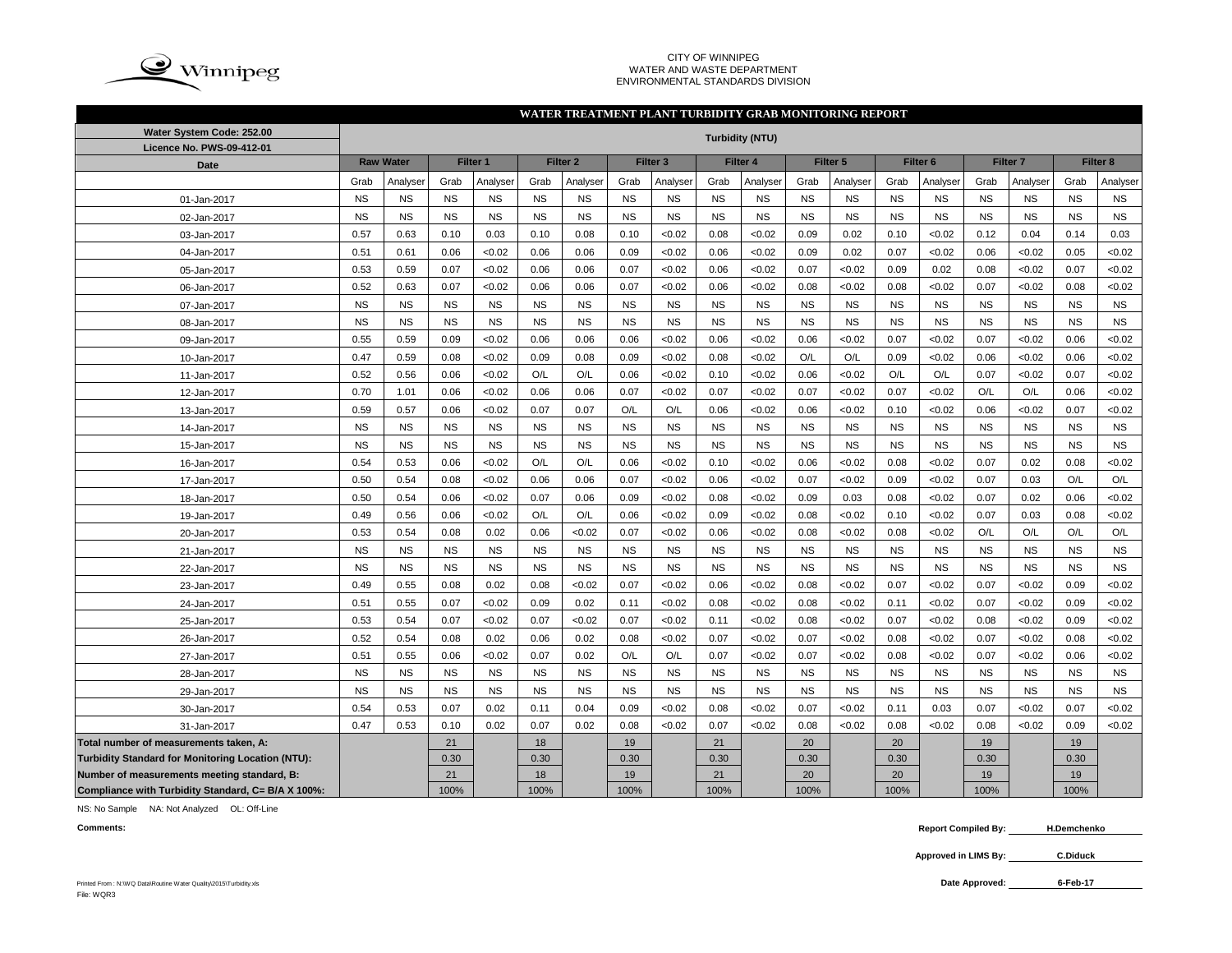

**City of Winnipeg**

Water and Waste Department Water Services

# WATER TREATMENT PLANT FREE CHLORINE ON-LINE MONITORING REPORT

Deacon Booster Pumping Station

Water System Code: **252.00** Licence Number: **PWS-09-412-01**

Report Created: 01 February 2017 **Report Period: January 2017** Report Period: January 2017

|                                             |                                      | <b>BRANCH1</b> |         | <b>BRANCH2</b> |         |
|---------------------------------------------|--------------------------------------|----------------|---------|----------------|---------|
|                                             |                                      | [mg/L]         |         | [mg/L]         |         |
|                                             | Date                                 | Average        | Minimum | Average        | Minimum |
|                                             | 01/01/2017                           | 1.12           | 1.04    | 1.03           | 0.97    |
|                                             | 02/01/2017                           | 1.12           | 1.08    | 1.01           | 0.95    |
|                                             | 03/01/2017                           | 1.14           | 1.07    | 1.02           | 0.97    |
|                                             | 04/01/2017                           | 1.15           | 1.09    | 1.19           | 1.01    |
|                                             | 05/01/2017                           | 1.22           | 1.10    | 1.30           | 1.17    |
|                                             | 06/01/2017                           | 1.29           | 1.23    | 1.26           | 1.21    |
|                                             | 07/01/2017                           | 1.28           | 1.21    | 1.20           | 1.11    |
|                                             | 08/01/2017                           | 1.31           | 1.26    | 1.22           | 1.17    |
|                                             | 09/01/2017                           | 1.31           | 1.29    | 1.23           | 1.20    |
|                                             | 10/01/2017                           | 1.28           | 1.23    | 1.19           | 1.15    |
|                                             | 11/01/2017                           | 1.24           | 1.20    | 1.21           | 1.14    |
|                                             | 12/01/2017                           | 1.23           | 1.08    | 1.24           | 1.15    |
|                                             | 13/01/2017                           | 1.11           | 1.08    | 1.34           | 1.29    |
|                                             | 14/01/2017                           | 1.12           | 1.08    | 1.30           | 1.25    |
|                                             | 15/01/2017                           | 1.14           | 1.11    | 1.26           | 1.22    |
|                                             | 16/01/2017                           | 1.12           | 1.06    | 1.23           | 1.16    |
|                                             | 17/01/2017                           | 1.10           | 1.07    | 1.20           | 1.17    |
|                                             | 18/01/2017                           | 1.13           | 1.09    | 1.19           | 1.14    |
|                                             | 19/01/2017                           | 1.14           | 1.11    | 1.18           | 1.14    |
|                                             | 20/01/2017                           | 1.14           | 1.11    | 1.18           | 1.15    |
|                                             | 21/01/2017                           | 1.16           | 1.12    | 1.20           | 1.15    |
|                                             | 22/01/2017                           | 1.18           | 1.14    | 1.23           | 1.19    |
|                                             | 23/01/2017                           | 1.19           | 1.15    | 1.22           | 1.17    |
|                                             | 24/01/2017                           | 1.21           | 1.13    | 1.20           | 1.14    |
|                                             | 25/01/2017                           | 1.37           | 1.20    | 1.42           | 1.12    |
|                                             | 26/01/2017                           | 1.44           | 1.14    | 1.55           | 1.25    |
|                                             | 27/01/2017                           | 1.22           | 1.14    | 1.25           | 1.18    |
|                                             | 28/01/2017                           | 1.20           | 1.13    | 1.24           | 1.04    |
|                                             | 29/01/2017                           | 1.21           | 1.13    | 1.28           | 1.20    |
|                                             | 30/01/2017                           | 1.19           | 1.09    | 1.29           | 1.14    |
|                                             | 31/01/2017                           | 1.16           | 1.09    | 1.30           | 1.20    |
|                                             |                                      |                |         |                |         |
|                                             | Total Number of Measurements, A:     |                | 21599   |                | 21600   |
|                                             | Minimum Free Chlorine Standard:      |                | 0.5     |                | 0.5     |
| Number of Measurements Meeting Standard, B: |                                      |                | 21599   |                | 21600   |
|                                             |                                      |                |         |                |         |
|                                             | COMPLIANCE, $C = B/A \times 100\%$ : |                | 100.00  |                | 100.00  |

File Path: N:\Water Treatment Branch\Administration\Reports\Regulatory Submissions\Chlorine\2017\01-January

Submitted By (Print): D.Carr

Signature: Original signed by D. Merredew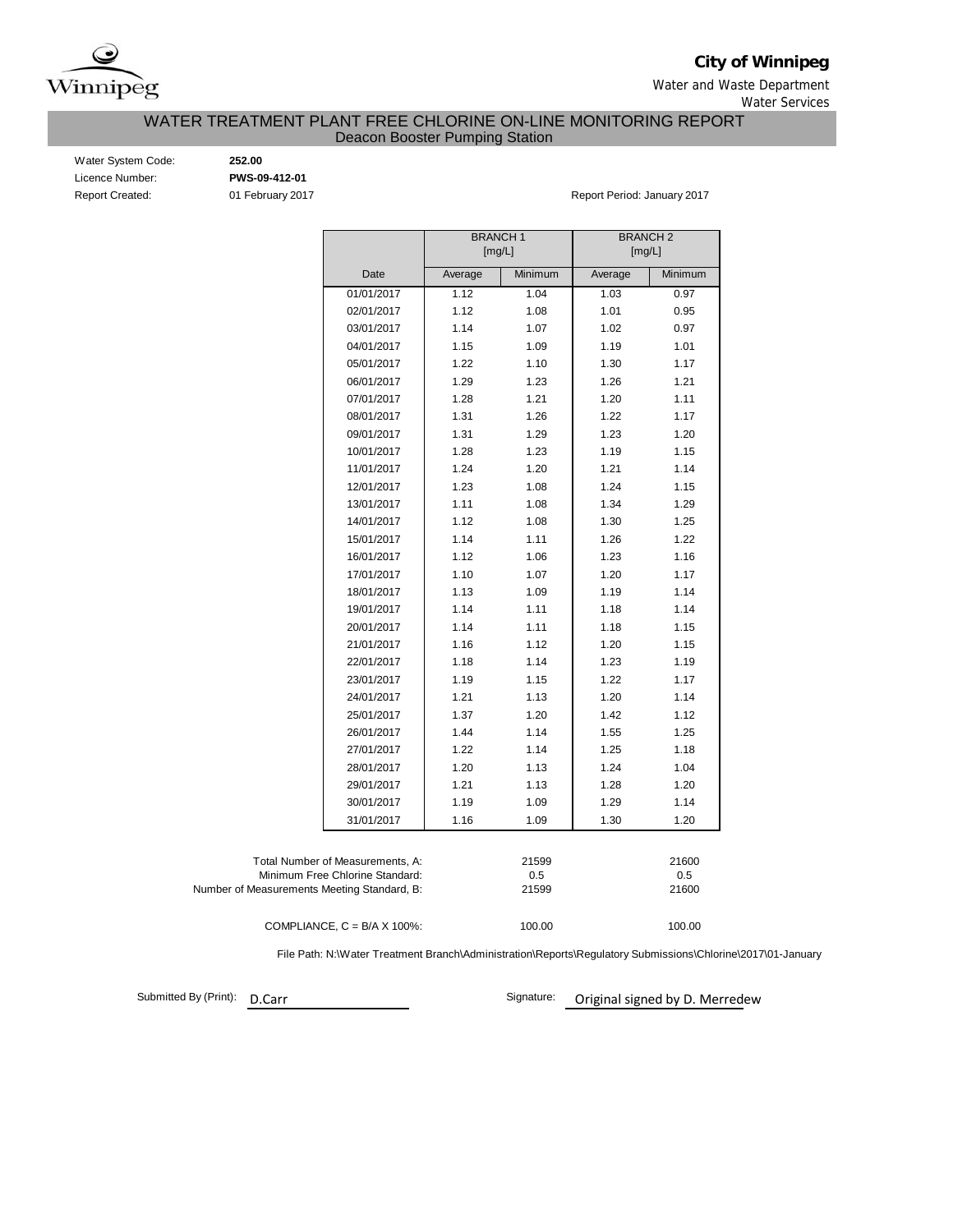| $\bullet$ Winnipeg                                            |           |                                                | <b>CITY OF WINNIPEG</b><br>WATER AND WASTE DEPARTMENT<br>ENVIRONMENTAL STANDARDS DIVISION |                      |                                         |                                 |
|---------------------------------------------------------------|-----------|------------------------------------------------|-------------------------------------------------------------------------------------------|----------------------|-----------------------------------------|---------------------------------|
| WATER TREATMENT PLANT CHLORINE GRAB MONITORING REPORT         |           |                                                |                                                                                           |                      |                                         |                                 |
| Water System Code: 252.00<br><b>Licence No. PWS-09-412-01</b> |           | <b>Deacon Booster Pumping Station Branch 1</b> |                                                                                           |                      | Deacon Booster Pumping Station Branch 2 |                                 |
| <b>Date</b>                                                   |           | Free Chlorine (mg/L)                           | <b>Total Chlorine</b><br>(mg/L)                                                           | Free Chlorine (mg/L) |                                         | <b>Total Chlorine</b><br>(mg/L) |
|                                                               | Analyser  | Grab                                           | Grab                                                                                      | Analyser             | Grab                                    | Grab                            |
| 01-Jan-2017                                                   | <b>NS</b> | <b>NS</b>                                      | <b>NS</b>                                                                                 | <b>NS</b>            | <b>NS</b>                               | <b>NS</b>                       |
| 02-Jan-2017                                                   | <b>NS</b> | <b>NS</b>                                      | <b>NS</b>                                                                                 | <b>NS</b>            | <b>NS</b>                               | <b>NS</b>                       |
| 03-Jan-2017                                                   | 1.14      | 1.16                                           | 1.32                                                                                      | 1.02                 | 1.05                                    | 1.23                            |
| 04-Jan-2017                                                   | 1.13      | 1.28                                           | 1.45                                                                                      | 1.17                 | 1.22                                    | 1.43                            |
| 05-Jan-2017                                                   | 1.13      | 1.28                                           | 1.42                                                                                      | 1.36                 | 1.38                                    | 1.56                            |
| 06-Jan-2017                                                   | 1.25      | 1.35                                           | 1.47                                                                                      | 1.25                 | 1.22                                    | 1.46                            |
| 07-Jan-2017                                                   | <b>NS</b> | <b>NS</b>                                      | <b>NS</b>                                                                                 | <b>NS</b>            | <b>NS</b>                               | <b>NS</b>                       |
| 08-Jan-2017                                                   | <b>NS</b> | <b>NS</b>                                      | <b>NS</b>                                                                                 | <b>NS</b>            | <b>NS</b>                               | <b>NS</b>                       |
| 09-Jan-2017                                                   | 1.31      | 1.30                                           | 1.54                                                                                      | 1.22                 | 1.21                                    | 1.42                            |
| 10-Jan-2017                                                   | 1.30      | 1.37                                           | 1.54                                                                                      | 1.22                 | 1.23                                    | 1.38                            |
| 11-Jan-2017                                                   | 1.25      | 1.24                                           | 1.42                                                                                      | 1.28                 | 1.22                                    | 1.44                            |
| 12-Jan-2017                                                   | 1.24      | 1.20                                           | 1.50                                                                                      | 1.20                 | 1.23                                    | 1.40                            |
| 13-Jan-2017                                                   | 1.11      | 1.18                                           | 1.31                                                                                      | 1.35                 | 1.35                                    | 1.49                            |
| 14-Jan-2017                                                   | <b>NS</b> | <b>NS</b>                                      | <b>NS</b>                                                                                 | <b>NS</b>            | <b>NS</b>                               | <b>NS</b>                       |
| 15-Jan-2017                                                   | <b>NS</b> | <b>NS</b>                                      | <b>NS</b>                                                                                 | <b>NS</b>            | <b>NS</b>                               | <b>NS</b>                       |
| 16-Jan-2017                                                   | 1.12      | 1.22                                           | 1.35                                                                                      | 1.23                 | 1.29                                    | 1.48                            |
| 17-Jan-2017                                                   | 1.10      | 1.18                                           | 1.36                                                                                      | 1.20                 | 1.26                                    | 1.38                            |
| 18-Jan-2017                                                   | 1.15      | 1.22                                           | 1.35                                                                                      | 1.19                 | 1.27                                    | 1.45                            |
| 19-Jan-2017                                                   | 1.13      | 1.20                                           | 1.33                                                                                      | 1.19                 | 1.29                                    | 1.45                            |
| 20-Jan-2017                                                   | 1.14      | 1.17                                           | 1.33                                                                                      | 1.18                 | 1.27                                    | 1.43                            |
| 21-Jan-2017                                                   | <b>NS</b> | <b>NS</b>                                      | <b>NS</b>                                                                                 | <b>NS</b>            | <b>NS</b>                               | <b>NS</b>                       |
| 22-Jan-2017                                                   | <b>NS</b> | <b>NS</b>                                      | <b>NS</b>                                                                                 | <b>NS</b>            | <b>NS</b>                               | <b>NS</b>                       |
| 23-Jan-2017                                                   | 1.19      | 1.23                                           | 1.42                                                                                      | 1.23                 | 1.32                                    | 1.54                            |
| 24-Jan-2017                                                   | 1.13      | 1.23                                           | 1.39                                                                                      | 1.16                 | 1.30                                    | 1.46                            |
| 25-Jan-2017                                                   | 1.18      | 1.26                                           | 1.48                                                                                      | 1.35                 | 1.38                                    | 1.60                            |
| 26-Jan-2017                                                   | 1.51      | 1.58                                           | 1.80                                                                                      | 1.59                 | 1.61                                    | 1.96                            |
| 27-Jan-2017                                                   | 1.22      | 1.23                                           | 1.39                                                                                      | 1.26                 | 1.30                                    | 1.50                            |
| 28-Jan-2017                                                   | <b>NS</b> | <b>NS</b>                                      | <b>NS</b>                                                                                 | <b>NS</b>            | <b>NS</b>                               | <b>NS</b>                       |
| 29-Jan-2017                                                   | <b>NS</b> | <b>NS</b>                                      | <b>NS</b>                                                                                 | <b>NS</b>            | <b>NS</b>                               | <b>NS</b>                       |
| 30-Jan-2017                                                   | 1.23      | 1.34                                           | 1.49                                                                                      | 1.33                 | 1.41                                    | 1.63                            |
| 31-Jan-2017                                                   | 1.14      | 1.21                                           | 1.40                                                                                      | 1.24                 | 1.33                                    | 1.49                            |
| Total number of measurements taken, A:                        |           | 21                                             |                                                                                           |                      | 21                                      |                                 |
| Chlorine Standard for Monitoring Location (mg/L):             |           | 0.50                                           |                                                                                           |                      | 0.50                                    |                                 |
| Number of measurements meeting standard, B:                   |           | 21                                             |                                                                                           |                      | 21                                      |                                 |
| Compliance with Chlorine Standard, C= B/A X 100%:             |           | 100%                                           |                                                                                           |                      | 100%                                    |                                 |

NS: No Sample NA: Not Analyzed OL: Off-Line

| <b>Comments:</b> | <b>Report Compiled By:</b> | <b>H.Demchenko</b> |
|------------------|----------------------------|--------------------|
|                  | Approved in LIMS By:       | <b>C.Diduck</b>    |
|                  |                            |                    |

**Printed From : N:\WQ Data\Routine Water Quality\2016\Chlorine.xls** File: WQR3

Date Approved: **6-Feb-17**